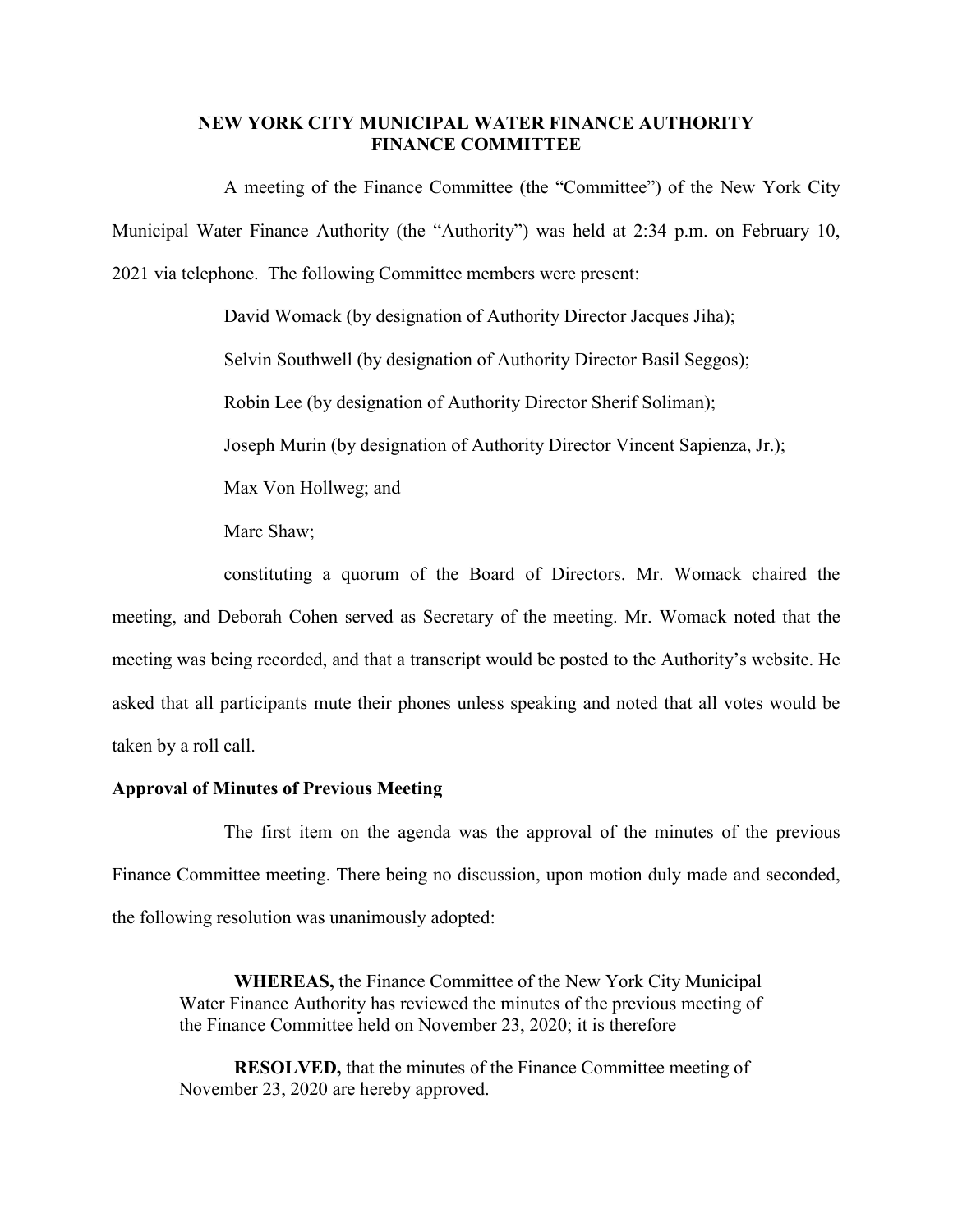## **Recommendation to the Board of Directors - Approval of Supplemental Resolution No. 160 Authorizing the Issuance of Fiscal 2021 Series CC Water & Sewer System Second General Resolution Revenue Bonds**

The next item on the agenda was a recommendation to the Board of Directors that it approve Supplemental Resolution No. 160 authorizing the issuance of Fiscal 2021 Series CC Water & Sewer System Second General Resolution Revenue Bonds. Mr. Womack explained the Authority plans to issue approximately \$394 million of tax exempt, fixed rate, new money and approximately \$154 million of refunding bonds, but has built in a cushion and the authorization allows for up to \$575 million of bonds. She noted that the not to exceed TIC is 4.25% and the expected TIC is 2.46%, with \$79.7 million of expected present value savings for the refunding portion. He noted that the expected institutional pricing date is February 23, 2021 and the expected closing is March 18, 2021. Then, upon unanimous vote in favor, the following resolutions were then adopted.

**WHEREAS**, pursuant to the New York Public Authorities Law, the Finance Committee of the New York City Municipal Water Finance Authority (the "Authority") is charged with reviewing proposals for the issuance of debt by the Authority and making recommendations to the Board; and

**WHEREAS**, the Finance Committee has received and reviewed a proposal for the approval of Supplemental Resolution No. 160 Authorizing the Issuance of Fiscal 2021 Series CC Water & Sewer System Second General Resolution Revenue Bonds; it is therefore

**RESOLVED**, that the Finance Committee recommends to the Board of Directors the approval Supplemental Resolution No. 160 Authorizing the Issuance of Fiscal 2021 Series CC Water & Sewer System Second General Resolution Revenue Bonds.

# **Recommendation to the Board of Directors - Approval of Supplemental Resolution No. 161 Authorizing the Issuance of Fiscal 2021 Series DD Water & Sewer System Second General Resolution Revenue Bonds**

The next item on the agenda was a recommendation to the Board of Directors that

it approve Supplemental Resolution No. 161 authorizing the issuance of Fiscal 2021 Series DD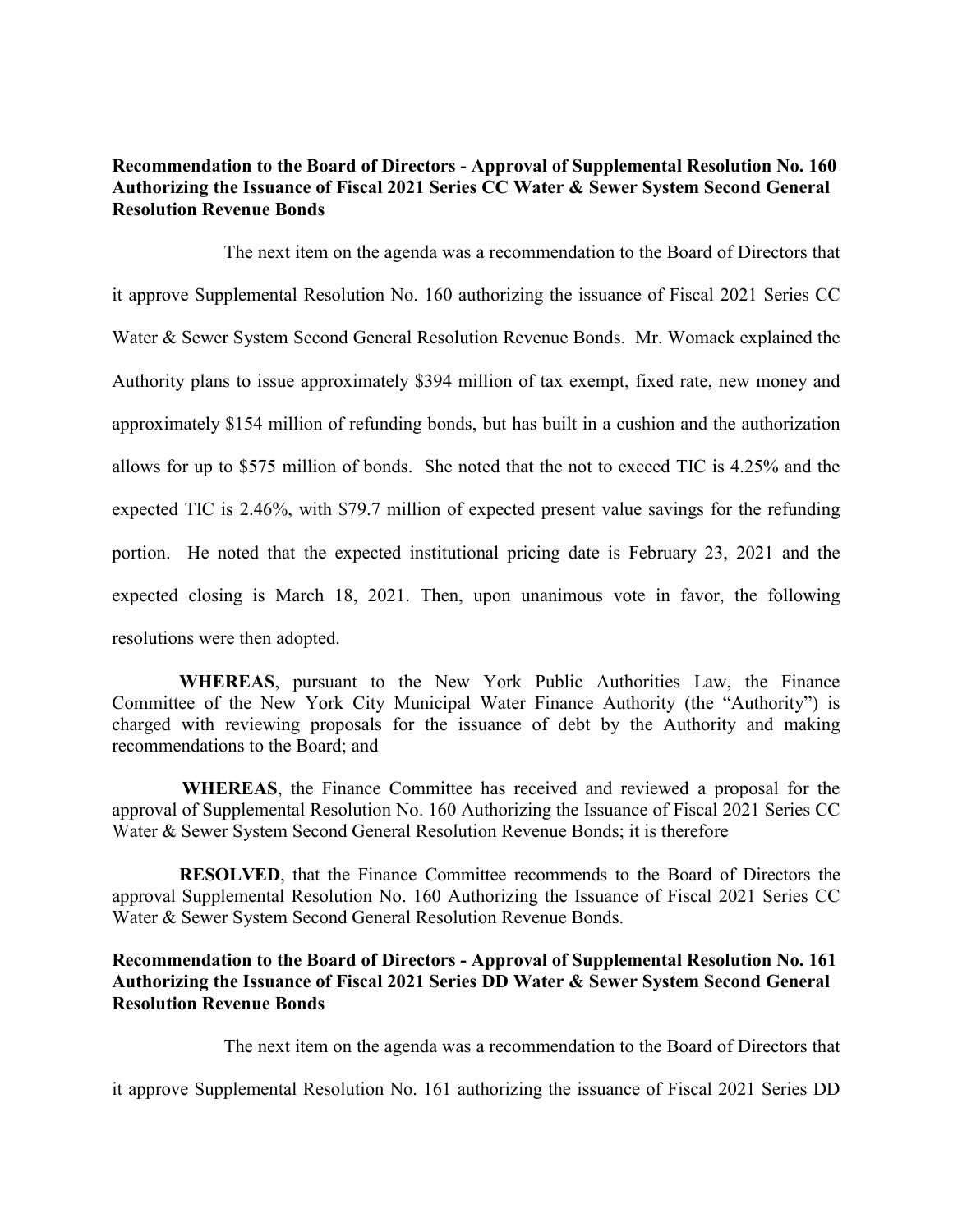Water & Sewer System Second General Resolution Revenue Bonds. Mr. Womack explained the Authority plans to issue approximately \$585 million of tax exempt, fixed rate refunding bonds, but has built in a cushion and the authorization allows for up to \$614 million of bonds. She noted that the not to exceed TIC is 3.75% and the expected TIC is 1.00%, with \$196.5 million of expected present value savings for the refunding portion. He noted that the expected institutional pricing date is March 10, 2021 and the expected closing is March 18, 2021. Then, upon unanimous vote in favor, the following resolutions were then adopted.

**WHEREAS**, pursuant to the New York Public Authorities Law, the Finance Committee of the New York City Municipal Water Finance Authority (the "Authority") is charged with reviewing proposals for the issuance of debt by the Authority and making recommendations to the Board; and

**WHEREAS**, the Finance Committee has received and reviewed a proposal for the approval of Supplemental Resolution No. 161 Authorizing the Issuance of Fiscal 2021 Series DD Water & Sewer System Second General Resolution Revenue Bonds; it is therefore

**RESOLVED**, that the Finance Committee recommends to the Board of Directors the approval Supplemental Resolution No. 161 Authorizing the Issuance of Fiscal 2021 Series DD Water & Sewer System Second General Resolution Revenue Bonds.

# **Recommendation to the Board of Directors - Approval of Supplemental Resolution No. 162 Authorizing the Issuance of Fiscal 2021 Series EE Water & Sewer System Second General Resolution Revenue Bonds**

The next item on the agenda was a recommendation to the Board of Directors that it approve Supplemental Resolution No. 162 authorizing the issuance of Fiscal 2021 Series EE Water & Sewer System Second General Resolution Revenue Bonds. Mr. Womack explained the Authority expects to issue \$325.5 million of variable rate bonds, issued to refund the Authority's outstanding General Resolution Series 2012 B Adjustable Rate Bonds with Second General Resolution Revenue Bonds. He noted that the expected placement and closing date is March 31, 2021. Then, upon unanimous vote in favor, the following resolutions were then adopted.